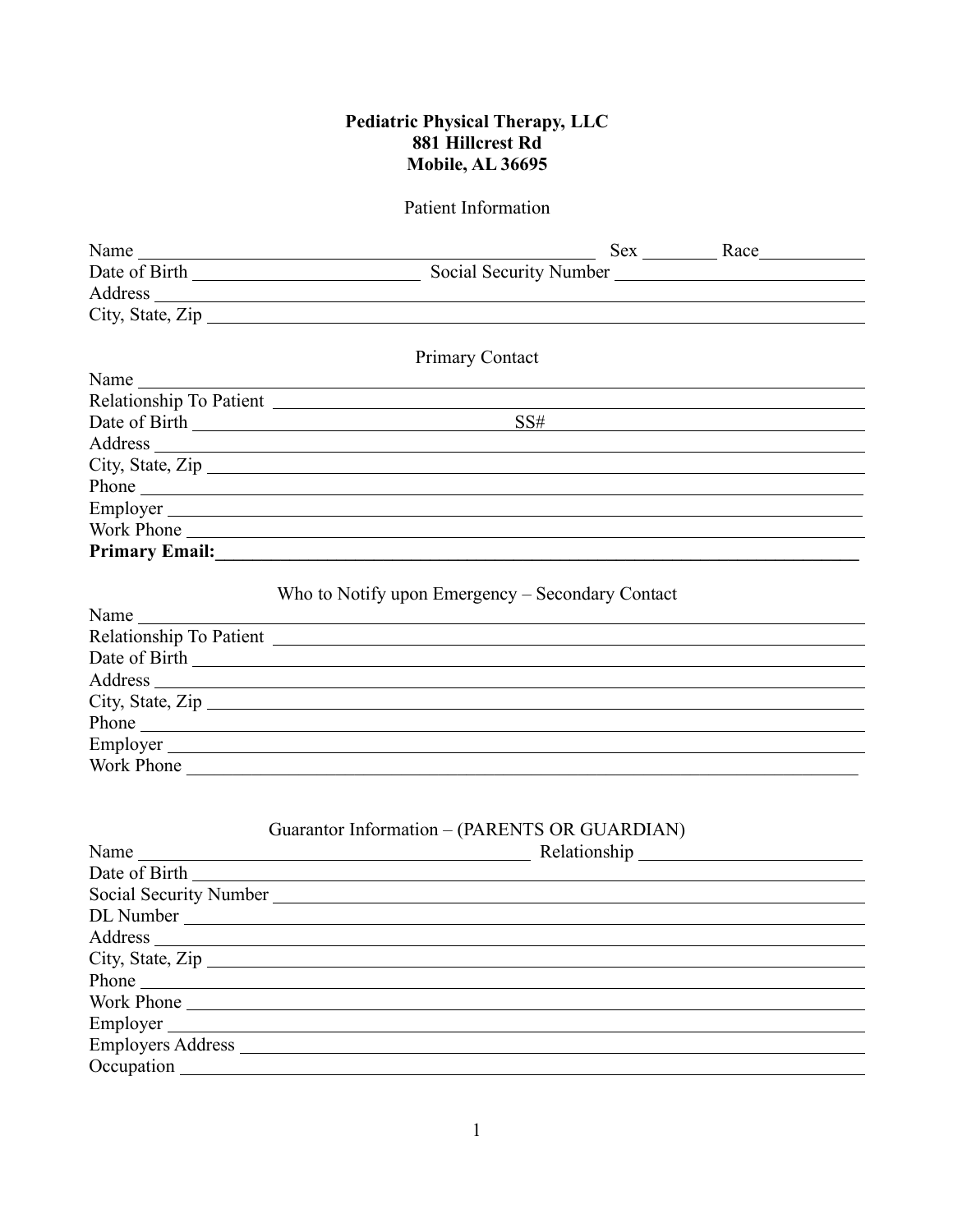## Insurance Information

| Employer<br>Secondary Insurance League and Contract the Contract of the Contract of the Contract of the Contract of the Contract of the Contract of the Contract of the Contract of the Contract of the Contract of the Contract of the Co<br>Employer | Insured Person Name |
|--------------------------------------------------------------------------------------------------------------------------------------------------------------------------------------------------------------------------------------------------------|---------------------|
|                                                                                                                                                                                                                                                        |                     |
|                                                                                                                                                                                                                                                        |                     |
|                                                                                                                                                                                                                                                        |                     |
|                                                                                                                                                                                                                                                        |                     |
|                                                                                                                                                                                                                                                        |                     |
|                                                                                                                                                                                                                                                        |                     |
|                                                                                                                                                                                                                                                        |                     |
|                                                                                                                                                                                                                                                        |                     |
|                                                                                                                                                                                                                                                        |                     |
|                                                                                                                                                                                                                                                        |                     |
|                                                                                                                                                                                                                                                        |                     |
|                                                                                                                                                                                                                                                        |                     |
|                                                                                                                                                                                                                                                        |                     |
|                                                                                                                                                                                                                                                        |                     |
|                                                                                                                                                                                                                                                        |                     |
|                                                                                                                                                                                                                                                        |                     |
|                                                                                                                                                                                                                                                        |                     |
|                                                                                                                                                                                                                                                        |                     |

# AL Medicaid Information

Name as it Appears on Medicaid Card

Medicaid Number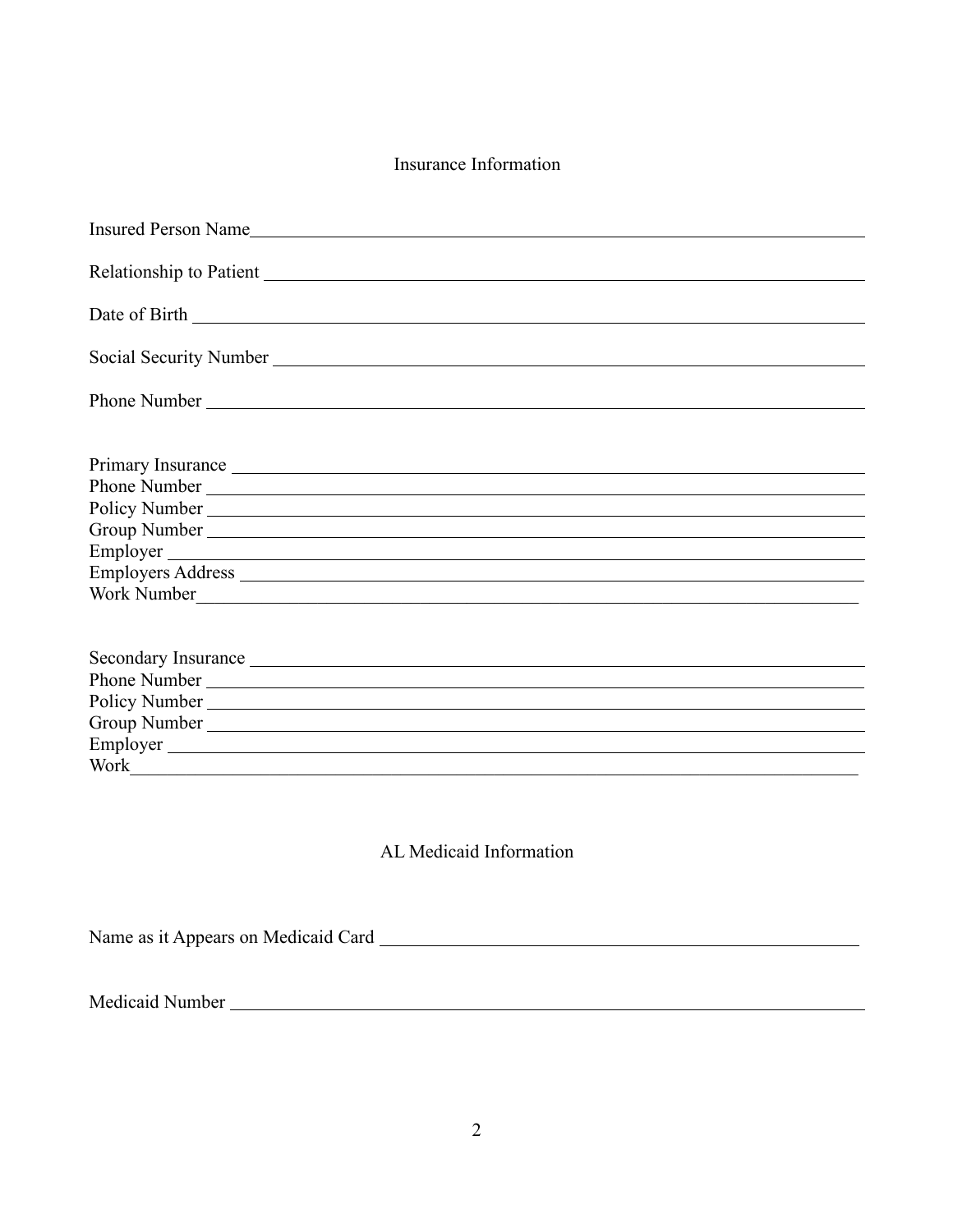### **Pediatric Physical Therapy, LLC 881 Hillcrest Rd Mobile, AL 36695** General Information & Medical History Form

|                                                        | Child's Name                                                                                                                                                                                                                     |
|--------------------------------------------------------|----------------------------------------------------------------------------------------------------------------------------------------------------------------------------------------------------------------------------------|
|                                                        |                                                                                                                                                                                                                                  |
|                                                        |                                                                                                                                                                                                                                  |
|                                                        | City, State, Zip                                                                                                                                                                                                                 |
|                                                        |                                                                                                                                                                                                                                  |
|                                                        |                                                                                                                                                                                                                                  |
|                                                        |                                                                                                                                                                                                                                  |
|                                                        |                                                                                                                                                                                                                                  |
|                                                        |                                                                                                                                                                                                                                  |
|                                                        |                                                                                                                                                                                                                                  |
|                                                        | School<br>Height Weight Weight Crack Crack Crack Crack Crack Crack Crack Crack Crack Crack Crack Crack Crack Crack Crack Crack Crack Crack Crack Crack Crack Crack Crack Crack Crack Crack Crack Crack Crack Crack Crack Crack C |
| Allergies:<br>$\bullet$<br>$\bullet$<br>٠<br>$\bullet$ | Allergies to Medications:<br>Latex: Yes No Peanut: Yes No Other: Yes No<br>Do you carry an Epi Pen for any of these allergies? Yes No<br>Other Allergies                                                                         |
|                                                        | Please list all physicians who care for your child<br>Date Last Seen                                                                                                                                                             |
|                                                        |                                                                                                                                                                                                                                  |
|                                                        | 2. $\overline{\phantom{a}}$                                                                                                                                                                                                      |
|                                                        | $\frac{3}{2}$                                                                                                                                                                                                                    |
| 5.                                                     |                                                                                                                                                                                                                                  |
|                                                        | <u> 1989 - Johann John Stein, markin fyrstu og fyrstu og fyrir og fyrir og fyrir og fyrir og fyrir og fyrir og f</u>                                                                                                             |
|                                                        | Has your child recently experienced any of the following?                                                                                                                                                                        |
| N <sub>0</sub><br>Yes                                  | Weight loss or gain                                                                                                                                                                                                              |
| N <sub>o</sub><br>Yes                                  | Nausea / Vomiting / Diarrhea                                                                                                                                                                                                     |
| Yes<br>N <sub>0</sub>                                  | Fatigue                                                                                                                                                                                                                          |
| N <sub>o</sub><br>Yes                                  | <b>Unusual Weakness</b>                                                                                                                                                                                                          |
| Yes<br>N <sub>0</sub>                                  | Fever / Chills / Sweats                                                                                                                                                                                                          |
| Yes<br>N <sub>0</sub>                                  | Numbness / Tingling                                                                                                                                                                                                              |
|                                                        |                                                                                                                                                                                                                                  |
|                                                        | Has your child EVER been diagnosed as having any of the following?                                                                                                                                                               |
| N <sub>o</sub><br>Yes                                  | Cancer                                                                                                                                                                                                                           |
| N <sub>0</sub><br>Yes                                  | <b>Heart Problems</b>                                                                                                                                                                                                            |
| Yes<br>N <sub>0</sub>                                  | High Blood Pressure                                                                                                                                                                                                              |
| Yes<br>N <sub>0</sub>                                  | Asthma / Breathing Problems                                                                                                                                                                                                      |
| N <sub>0</sub><br>Yes                                  | <b>Thyroid Problems</b>                                                                                                                                                                                                          |
| N <sub>0</sub><br>Yes                                  | Diabetes                                                                                                                                                                                                                         |

- Yes No Arthritis
- Yes No Depression<br>Yes No Hepatitis No Hepatitis 3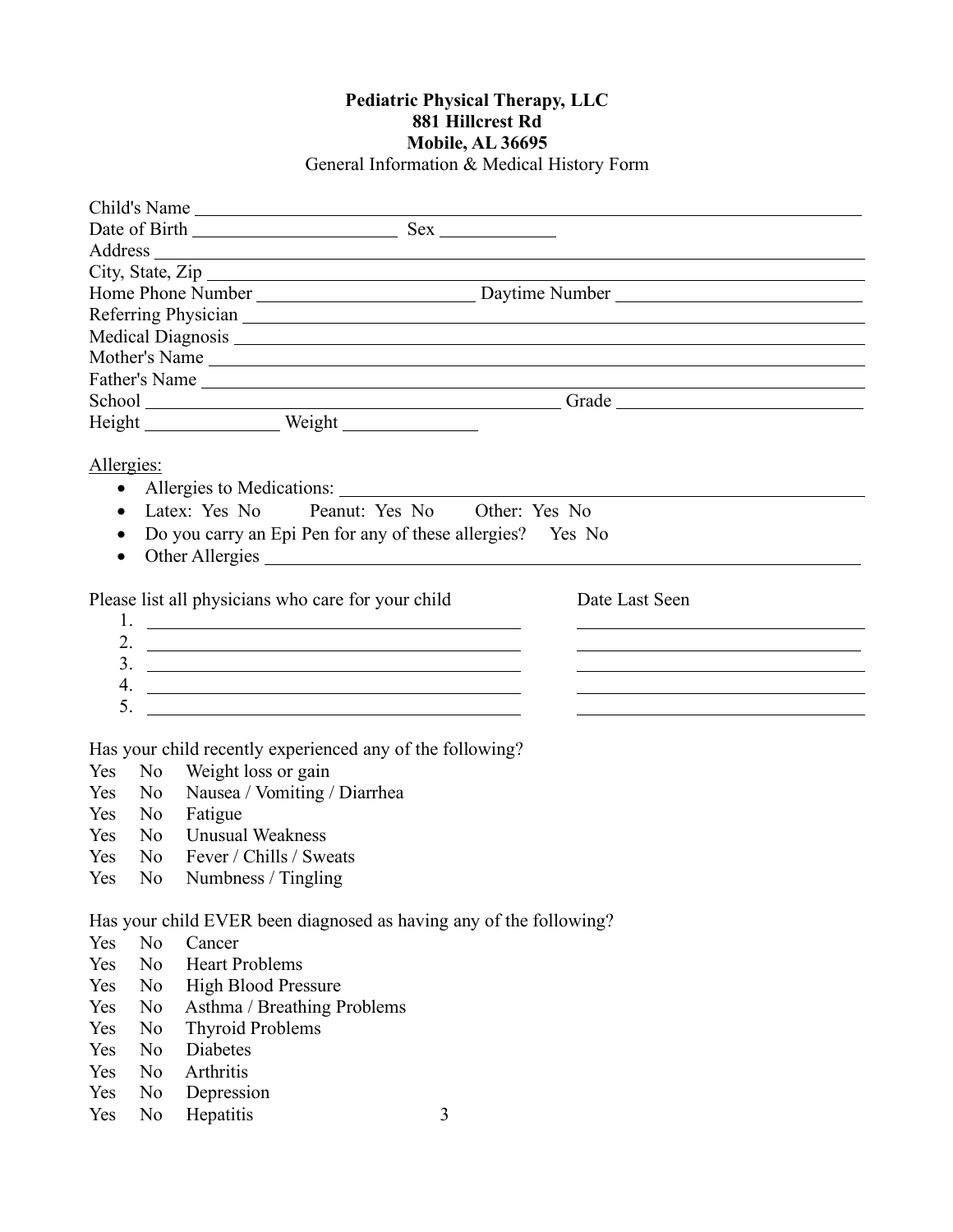| Yes | N <sub>0</sub> | Tuberculosis              |
|-----|----------------|---------------------------|
| Yes | No             | Stroke                    |
| Yes | N <sub>0</sub> | <b>Kidney Disease</b>     |
| Yes | No             | Anemia                    |
| Yes | No             | Epilepsy                  |
| Yes | N <sub>0</sub> | Seizures                  |
| Yes | N <sub>0</sub> | Cerebral Palsy            |
| Yes | N <sub>0</sub> | <b>Muscular Dystrophy</b> |
| Yes | No             | Spina Bifida              |
| Yes | N <sub>0</sub> | <b>ADD/ADHD</b>           |
| Yes | No             | Other                     |

 $\overline{a}$  $\overline{a}$ 

 $\overline{a}$  $\overline{a}$ 

 $\overline{a}$ 

 $\overline{a}$  $\overline{a}$  $\overline{a}$  $\overline{a}$  $\overline{a}$  $\overline{a}$  $\overline{a}$ 

 $\overline{a}$ 

 $\overline{a}$  $\overline{a}$ 

 $\overline{a}$  $\overline{a}$ 

 $\overline{a}$  $\overline{a}$  $\overline{a}$  $\overline{a}$  $\overline{a}$  $\overline{a}$ 

List all surgeries, injuries, and hospitalizations

List all medications and dosages the child is currently taking

List all over the counter medications your child takes

List any recent Diagnostic Tests and the results: (MRI, CT scan, X-rays, Lab Work)

<u> 1980 - Johann Stoff, die erste besteht der Stoffens und die Stoffens und die Stoffens und die Stoffens und die</u>

 $\overline{a}$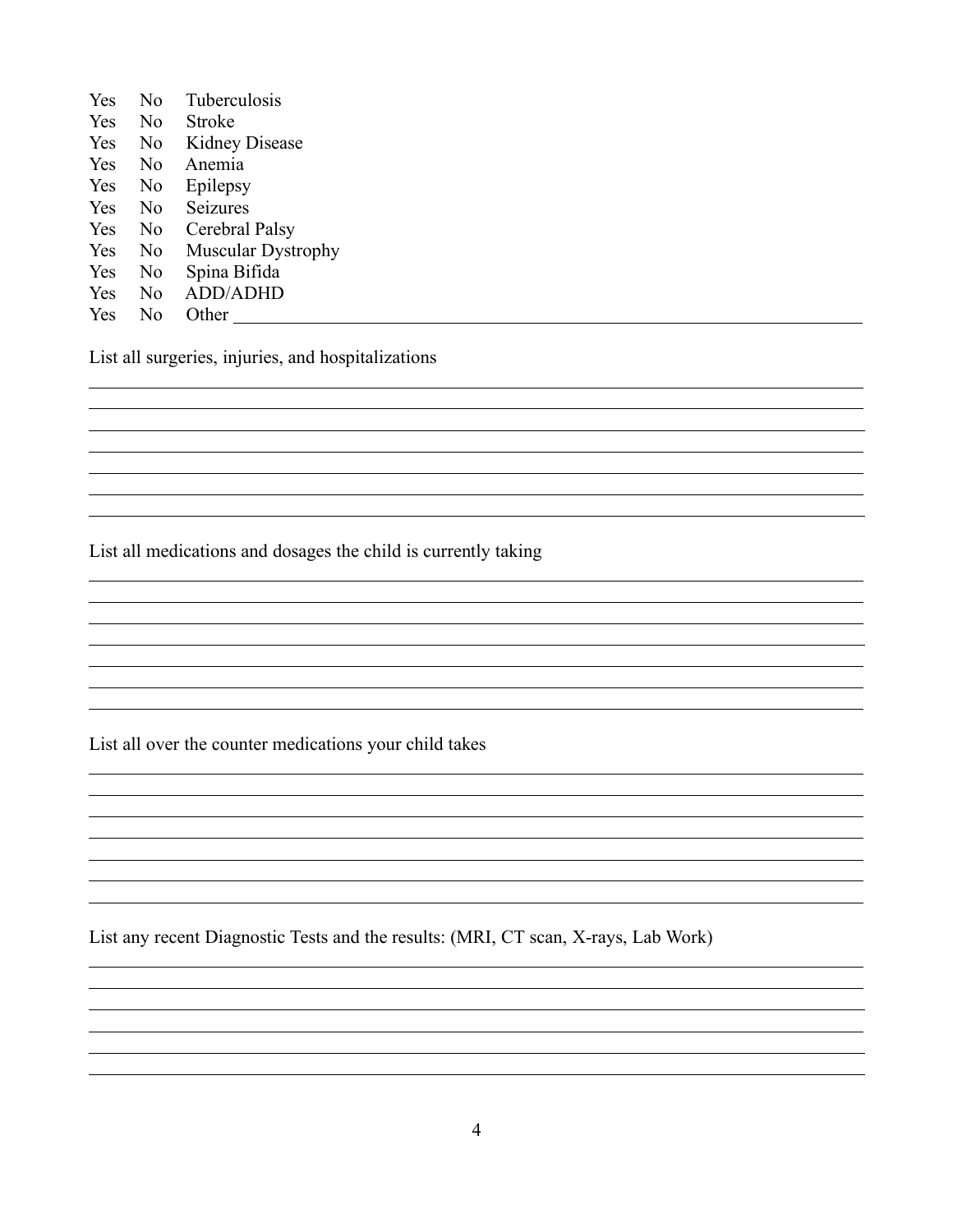Has anyone in the child's immediate family (parents, brothers, sisters) been treated for any of the following?

- Yes No Diabetes Yes No Tuberculosis Yes No Heart Disease Yes No High Blood Pressure Yes No Asthma / Breathing Problems Yes No Stroke Yes No Kidney Disease Yes No Cancer Yes No Arthritis Yes No Anemia Yes No Headaches Yes No Epilepsy / Seizures Yes No Mental Illness
- Yes No Alcohol or Chemical Dependency

#### **Birth History**

 $\overline{a}$ 

| Complications during pregnancy? |  |  | Yes No If yes, please specify. |
|---------------------------------|--|--|--------------------------------|
|---------------------------------|--|--|--------------------------------|

| Premature Delivery Yes No If yes, how many weeks?                                            |
|----------------------------------------------------------------------------------------------|
|                                                                                              |
| Immediate respiration? Yes No If no, please infer how long before respiration and or medical |
| interventions required.                                                                      |
| Complications during/after delivery?                                                         |
| NICU stay required Yes No If yes, how long?                                                  |
| Other                                                                                        |

#### **Postnatal History**

Please list and describe any important injuries or illnesses that are not already listed including ear and chest infections (also indicate if hospitalization was required for any of these illnesses). At what ages did these occur?

| <b>Milestones</b>          |            |
|----------------------------|------------|
| Roll over                  |            |
| Sit alone                  | Walk alone |
| $Crawl - creep$            |            |
| Pull to standing _________ |            |
|                            |            |
|                            |            |
|                            |            |
|                            |            |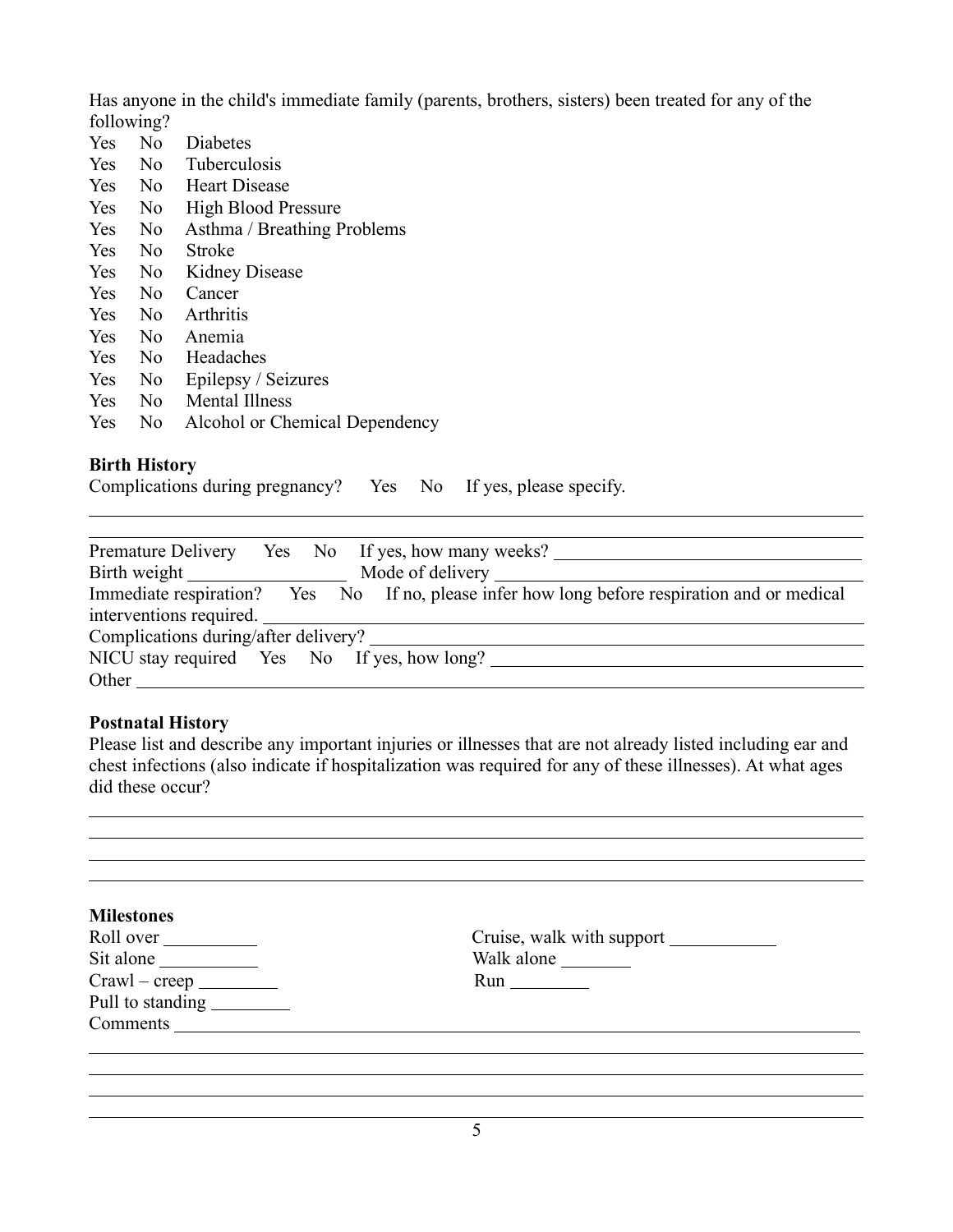**Eating Habits**: Please indicate all that apply

- Tube Feeds
- Eats by Spoon
- Bottle Only
- \_\_ Self-feeds
- $NPO$

 $\overline{a}$  $\overline{a}$ 

 $\overline{a}$ 

 $\overline{a}$ 

 $\overline{a}$ 

 $\overline{a}$  $\overline{a}$ 

 $\overline{a}$  $\overline{a}$ 

- Special Techniques
- Other experiences and the contract of the contract of the contract of the contract of the contract of the contract of the contract of the contract of the contract of the contract of the contract of the contract of the cont

## **Social History**

Who does the child live with?

Are parent's married, separated, divorced, or deceased?

Does your home have stairs inside or to enter?

Do you have any family / living problems which you think might affect your child's developmental or therapy? Explain.

What does your child like?

What does your child dislike?

Does your child receive or have they received any other therapy, early intervention, and/or special education?

Please indicate with a plus (+) the items that you feel are strengths in your child and a minus (-) to identify those which are a weakness in this child.

samples to smells and tastes the state of the state of the state of the state of the state of the state of the state of the state of the state of the state of the state of the state of the state of the state of the state o response to visual stimuli grooming grooming suppose to sound gross motor coordination response to touch fine motor coordination \_\_\_ response to movement \_\_\_\_ general activity level \_\_\_\_ general activity level \_\_\_\_ general activity level response to eating<br>
attention spanning ability to manage physical / motor<br>
attention spanning ability to manage physical / motor ability to manage physical / motor social skills requirements of play/school<br>
self-feeding self-feeding response to family dressing response to other children **Comments** 

Does your child use glasses, hearing aids, braces, wheelchair or other special equipment for daily activities?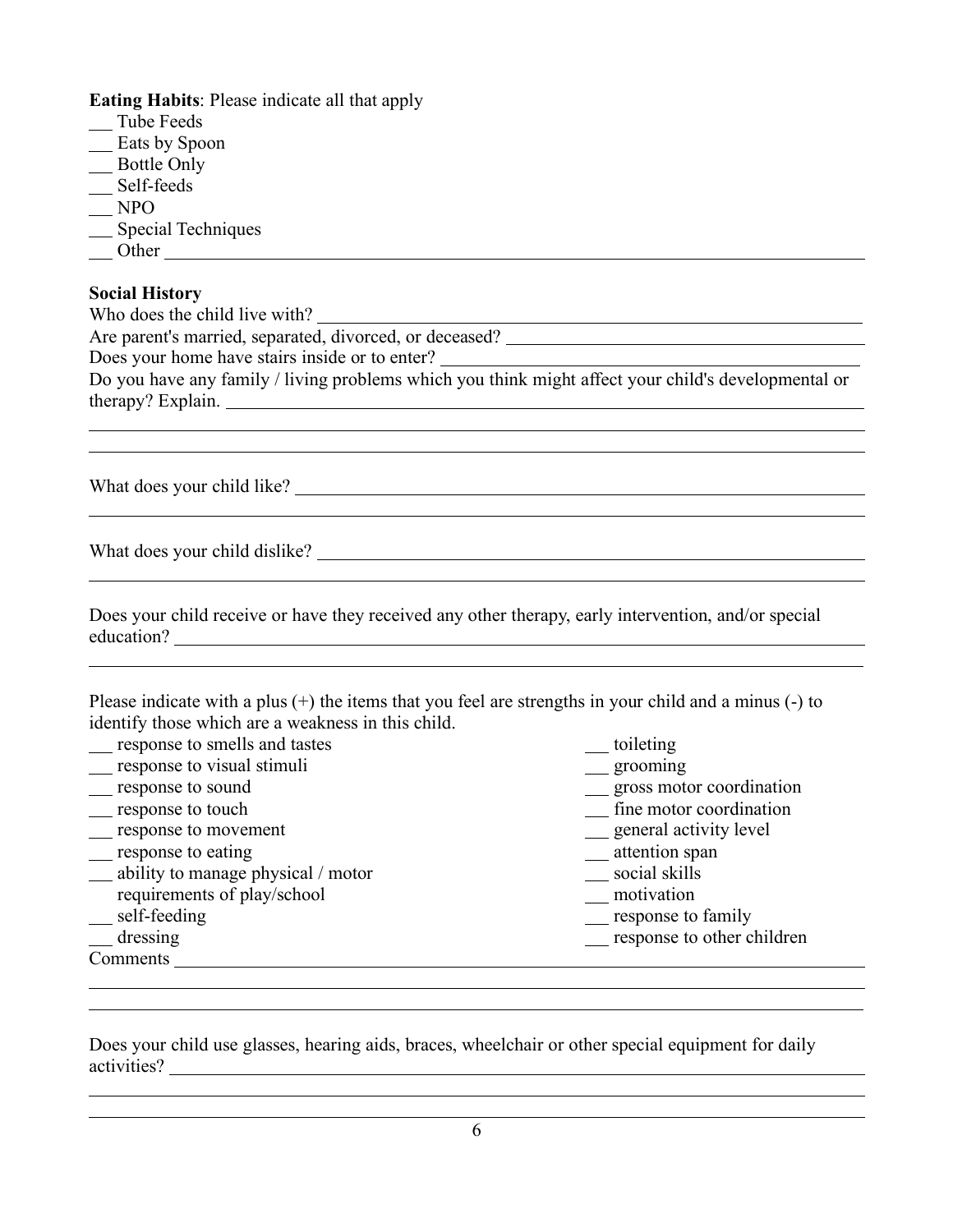| <u> 1989 - Johann Stoff, deutscher Stoff, der Stoff, der Stoff, der Stoff, der Stoff, der Stoff, der Stoff, der S</u> |  |  |
|-----------------------------------------------------------------------------------------------------------------------|--|--|
| <u> 1989 - Johann John Stone, mension berkenaar di sebagai personal di sebagai personal di sebagai personal di s</u>  |  |  |
|                                                                                                                       |  |  |
|                                                                                                                       |  |  |
| Please describe your child's problem for which you are seeking physical therapy.                                      |  |  |
|                                                                                                                       |  |  |
|                                                                                                                       |  |  |
|                                                                                                                       |  |  |
|                                                                                                                       |  |  |
| What would you like us to help you and your child do? ___________________________                                     |  |  |
|                                                                                                                       |  |  |
|                                                                                                                       |  |  |
|                                                                                                                       |  |  |
|                                                                                                                       |  |  |
|                                                                                                                       |  |  |
| Person completing this form                                                                                           |  |  |
|                                                                                                                       |  |  |
|                                                                                                                       |  |  |
|                                                                                                                       |  |  |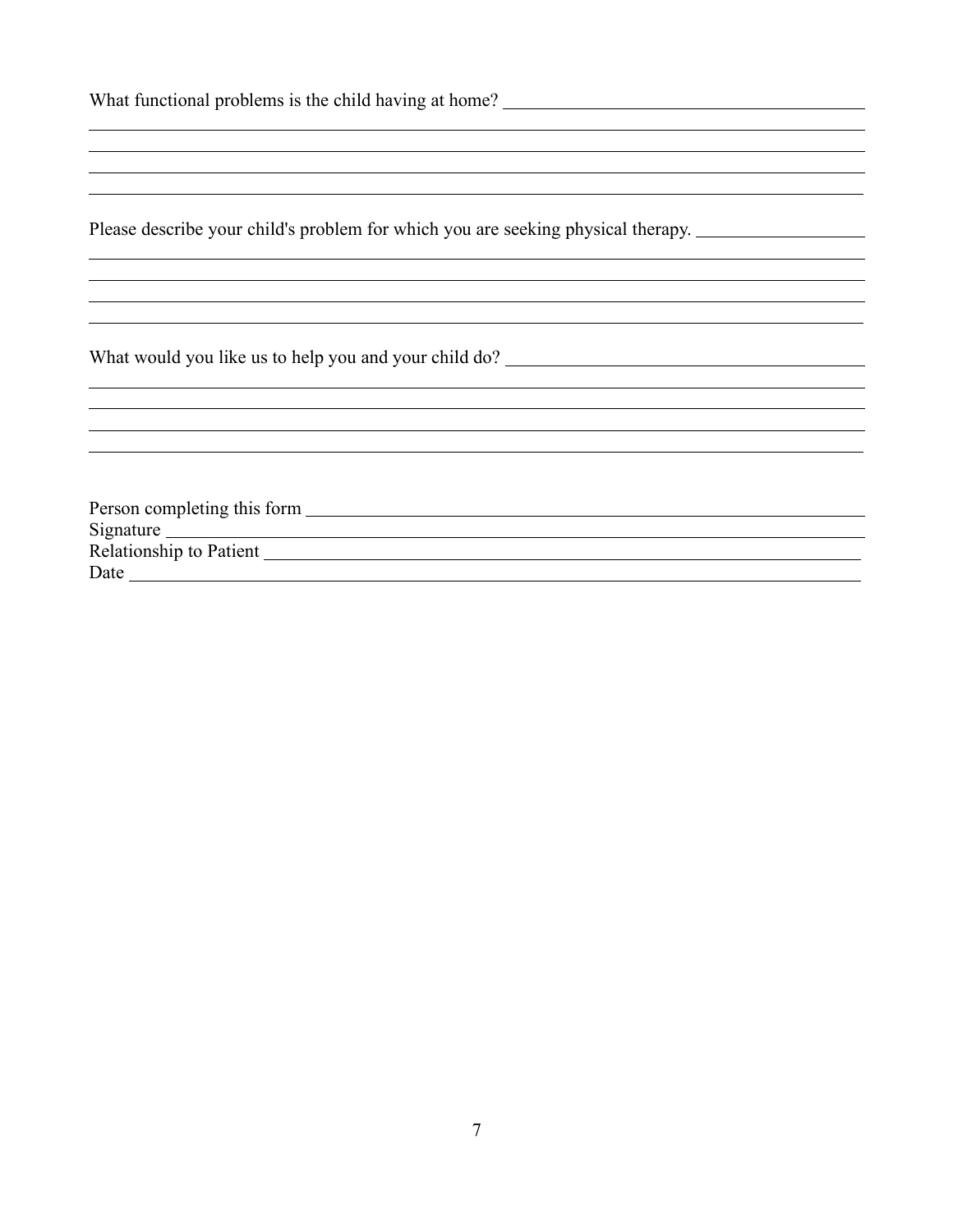**Review of Systems.** Please indicate any symptoms that your child is currently exhibiting by marking an X on the line in front of the symptom. Your therapist will assist with any areas that you are uncertain of the meaning.

### I. **General Health**

- \_\_ Fatigue
- \_\_ Malaise
- Fever Chills Sweats
- Nausea Vomiting
- Unexplained Weight Change
- Numbness Paresthesia
- Weakness
- Change in Mental Status
- Dizziness Lightheadedness

## II. **Cardiovascular System**

- Difficulty Breathing / Shortness of Breath
- Requires Upright Positioning for Difficulty
- \_\_ Breathing
- **Heart Palpitation**
- Pain / Sweats
- Fainting Spells
- Edema in Extremities
- $\_\_$ Cough

## III. **Pulmonary System**

- Difficulty Breathing / Shortness of Breath
- New Onset of Cough
- Change in Cough
- Change in Sputum
- Blood in Sputum
- \_Clubbing of Nails
- Stridor
- Wheezing

## IV. **GI Systems**

- Difficulty with Swallowing
- Heartburn / Indigestion
- Specific Food Intolerance
- Change in Appetite
- Bowel Dysfunction / Changes
	- Color
	- Frequency
	- Shape / Caliber
	- Constipation / Diarrhea
	- Difficulty Initiating
	- Incontinence

## V. **Urinary Systems**

- Change in Frequency
- Change in Urgency
- \_\_ Incontinence
- Reduced Caliber of Force of Urine Stream
- Difficulty initiating Urine System
- Color Changes
- \_\_ Difficulty Urinating

## VI. **Reproductive Systems**

- Male:
	- \_\_ Urethral Discharge
	- Abnormal Swelling / Hernia

### Female:

- \_\_ Vaginal Discharge
- Change in Menstruation (As Applicable)
	- Age of Onset
	- Frequency & Length
	- Pain and the state of the state of the state of the state of the state of the state of the state of the state of the state of the state of the state of the state of the state of the state of the state of the state of the s
	- Date of Last Period
	- Any Missed Periods

| $Signature \_$                                         |  |                                                                                                                                                                                                                               |  |
|--------------------------------------------------------|--|-------------------------------------------------------------------------------------------------------------------------------------------------------------------------------------------------------------------------------|--|
| Relationship to Patient                                |  |                                                                                                                                                                                                                               |  |
| Date $\qquad \qquad$                                   |  |                                                                                                                                                                                                                               |  |
| Form Reviewed by Therapist with Parent/Guardian Yes No |  | Date and the same state of the state of the state of the state of the state of the state of the state of the state of the state of the state of the state of the state of the state of the state of the state of the state of |  |
| Therapist                                              |  | Date                                                                                                                                                                                                                          |  |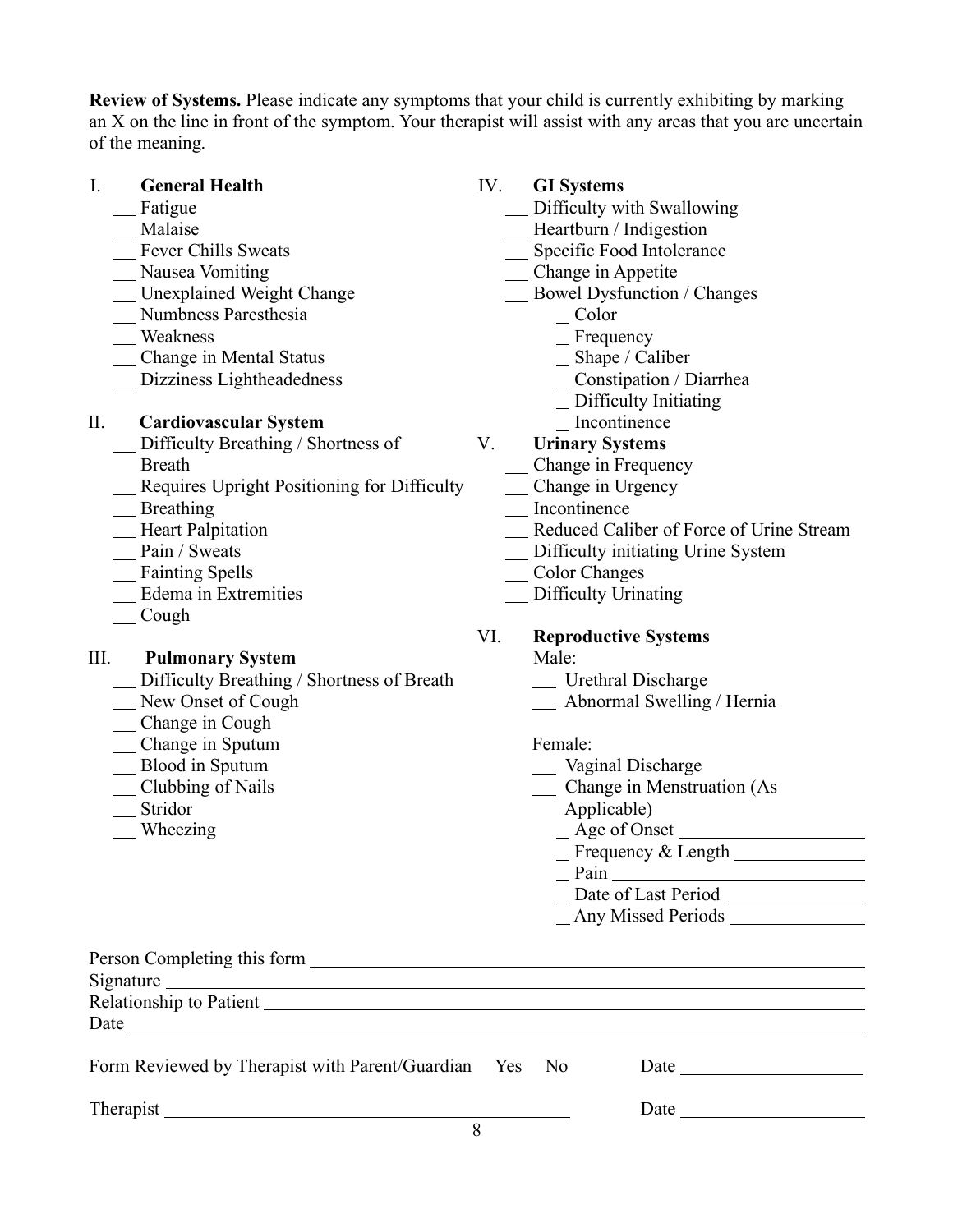### **Pediatric Physical Therapy, LLC 881 Hillcrest Rd Mobile, AL 36695**

#### THE UNDERSIGNED, ACKNOWLEDGE AND AGREE TO THE FOLLOWING:

CONSENT FOR PHYSICAL THERAPY TREATMENT I (for) the undersigned patient do hereby voluntarily consent to physical therapy including diagnostic procedures and treatment as considered necessary by my physical therapist. I am aware that the practice of medicine and physical therapy is not and exact science and I acknowledge that no guarantees have been made to me concerning the result of any treatments or examinations performed in therapy.

ASSIGNMENT OF INSURANCE AND FINANCIAL RESPONSIBILITY I hereby authorize direct payment of benefits to Pediatric Physical Therapy, LLC. In consideration of the care and services to be rendered to he below named patient by the Pediatric Physical Therapy, LLC. I understand that I am legally and financially responsible to Pediatric Physical Therapy for all charges not paid by insurance. The undersigned agrees to pay other amounts herein provided, all costs and expenses of collection, including reasonable attorneys' fees.

MEDICARE / MEDICAID / CHAMPUS CERTIFICATION I certify that the information given by me in applying for payment under Titles XVIII and XIX of the Social Security Act is complete and correct. I request that payment of authorized benefits be made on my behalf for any services furnished to me by or in Pediatric Physical Therapy, LLC.

AUTHORIZATION TO RELEASE INFORMATION I hereby authorize Pediatric Physical Therapy, LLC to release all information including copies of records relating to this or any previous visits to the legal guardian, referring physician, consulting physician and PCP. Other records will only be released to those individuals whom the legal guardian gives written permission.

I have read this form and any questions that I have related to it have been answered. I understand that if I have questions regarding this consent form, I can have those questions answered by the owner or therapist of Pediatric Physical Therapy, LLC.

Date Signature of Patient New York Channel Channel Channel Channel Channel Channel Channel Channel Channel Channel Channel Channel Channel Channel Channel Channel Channel Channel Channel Channel Channel Channel Channel Cha

Patient is a minor or unable to consent because Signature of Parent, Legal Guardian, Authorized Agent or nearest Relative

Relationship to Patient

Witness **Witness**